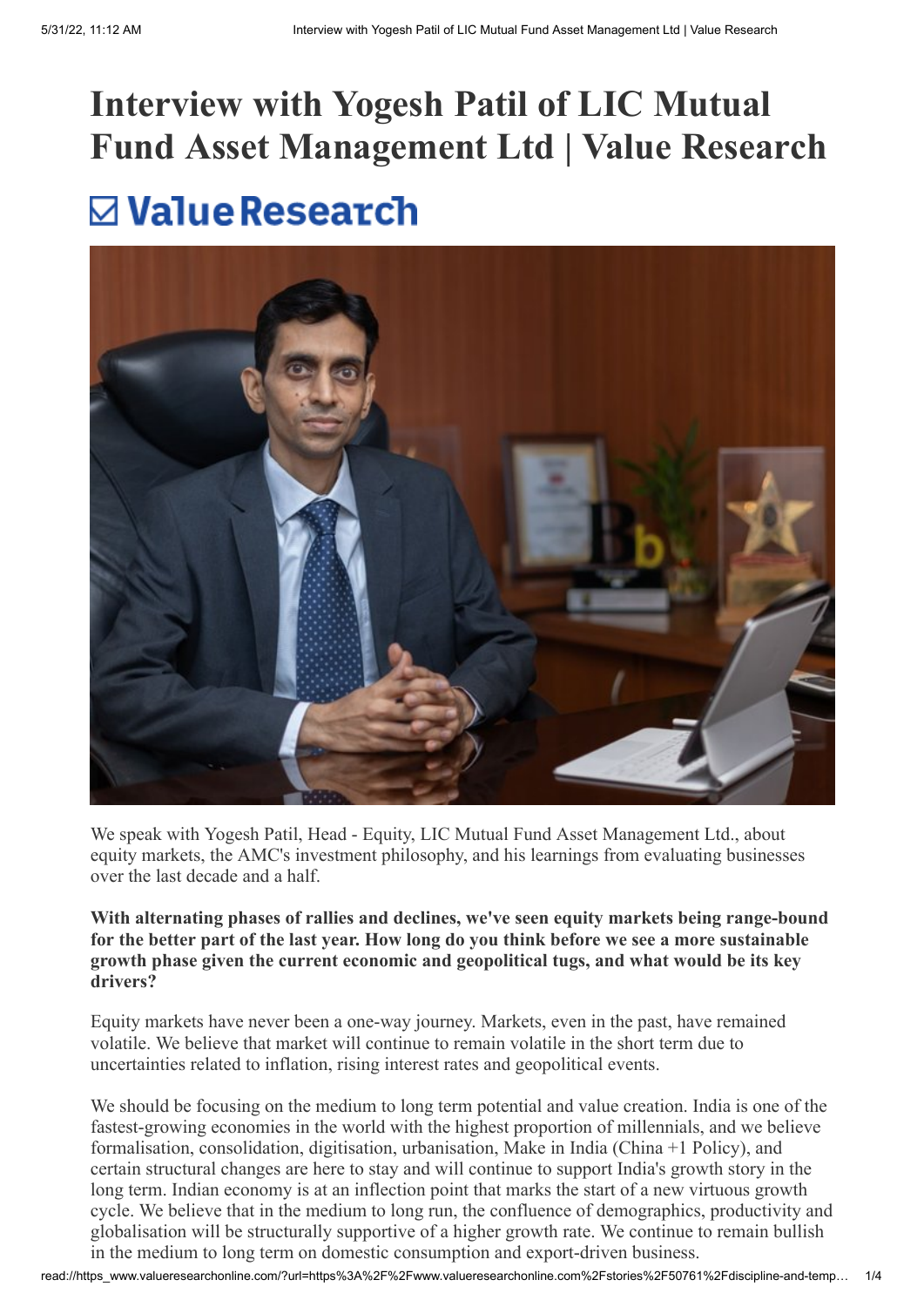**We had seen growth stocks do well for most of the last decade when inflation was largely under control, and interest rates declined. But with the rise in inflation now, we are likely to witness a high interest rate regime for the foreseeable future. Do you see the value theme making a comeback, particularly when central banks globally have started mopping up excess liquidity and demand is likely to be subdued?**

The battle between growth and value investing has been going on for years, with each side offering statistics to support its arguments.

We consider growth and value stocks depending on macro and micro outlook. But at the same time, India is one of the fastest-growing economies in the world with the highest proportion of millennials. We believe formalisation, consolidation, digitisation, urbanisation, Make in India (China +1 Policy) and certain structural changes are here to stay and will continue to support India's growth story in the long term. In my opinion, in a growing country like India, where high growth is structural in nature, and the nominal GDP growth rate is higher than 10-year Gsec. yield, it makes sense to focus more on growth stocks.

#### **Despite technology stocks being the worst-performing sector in the last couple of months, in one of your recent interviews, you've said that the IT sector, among others, could prove to be relatively more immune to inflation. Given that you continue to be overweight in your flexi cap and aggressive hybrid fund portfolios, what drives your conviction here?**

We have been overweight IT consistently for the last two years. Also, in an uncertain macro environment, the stability and visibility of the business and earnings of the sector give us a lot of comfort.

We are seeing a major technology refresh as enterprises are changing their whole ecosystem and beginning their Digital Transformation journey. Technology demand post-COVID has seen a meaningful acceleration led by cloud adoption and the push for digitalisation. For an enterprise, modernisation of core IT infrastructure with real-time data flow and customer experience has become utmost important. Also, if one looks at the various parameters like Total Contract Value (Deal won during the quarter), Deal Pipeline and incremental employee hiring, each of these parameters stand at an all time high, which is indicative of a robust demand environment.

To reiterate, we see a major technology upcycle in the coming years and incremental growth potential for the IT sector. In an uncertain macro environment, IT sector gives enough visibility of the business and earnings.

## **You've highlighted geopolitical tension and high inflation as the big risks in the market today. What specific measures have you taken in your fund portfolios to guard against these?**

Our investment philosophy and the stock selection itself take care of funds. The only way one can try and contain volatility is by investing in good businesses with predictable earnings.

## **What has worked in your [large and mid-cap fund](https://www.valueresearchonline.com/funds/29416/lic-mf-large-and-mid-cap-fund-direct-plan/) for it to have performed reasonably well over the last one-year horizon?**

The key reason for the fund's performance is our unbiased stock selection criteria and investment philosophy, which focuses on business sustainability, management capability, capital efficiency, competitive edge and scalability of business.

#### **Given the performance of your large and mid-cap fund, it seems odd that your other diversified equity funds in the [flexi cap](https://www.valueresearchonline.com/funds/selector/category/102/equity-flexi-cap/?end-type=1&plan-type=direct&exclude=suspended-plans) and [ELSS](https://www.valueresearchonline.com/funds/selector/category/106/equity-elss/?end-type=1&plan-type=direct&exclude=suspended-plans) categories have not been able to deliver returns as good as their respective peers. What, according to you, has inhibited the performance of these funds?**

The short-term underperformance in the fund is largely a function of investment strategy and our assessment of valuation parameters. In the last year, we maintained our stance of staying away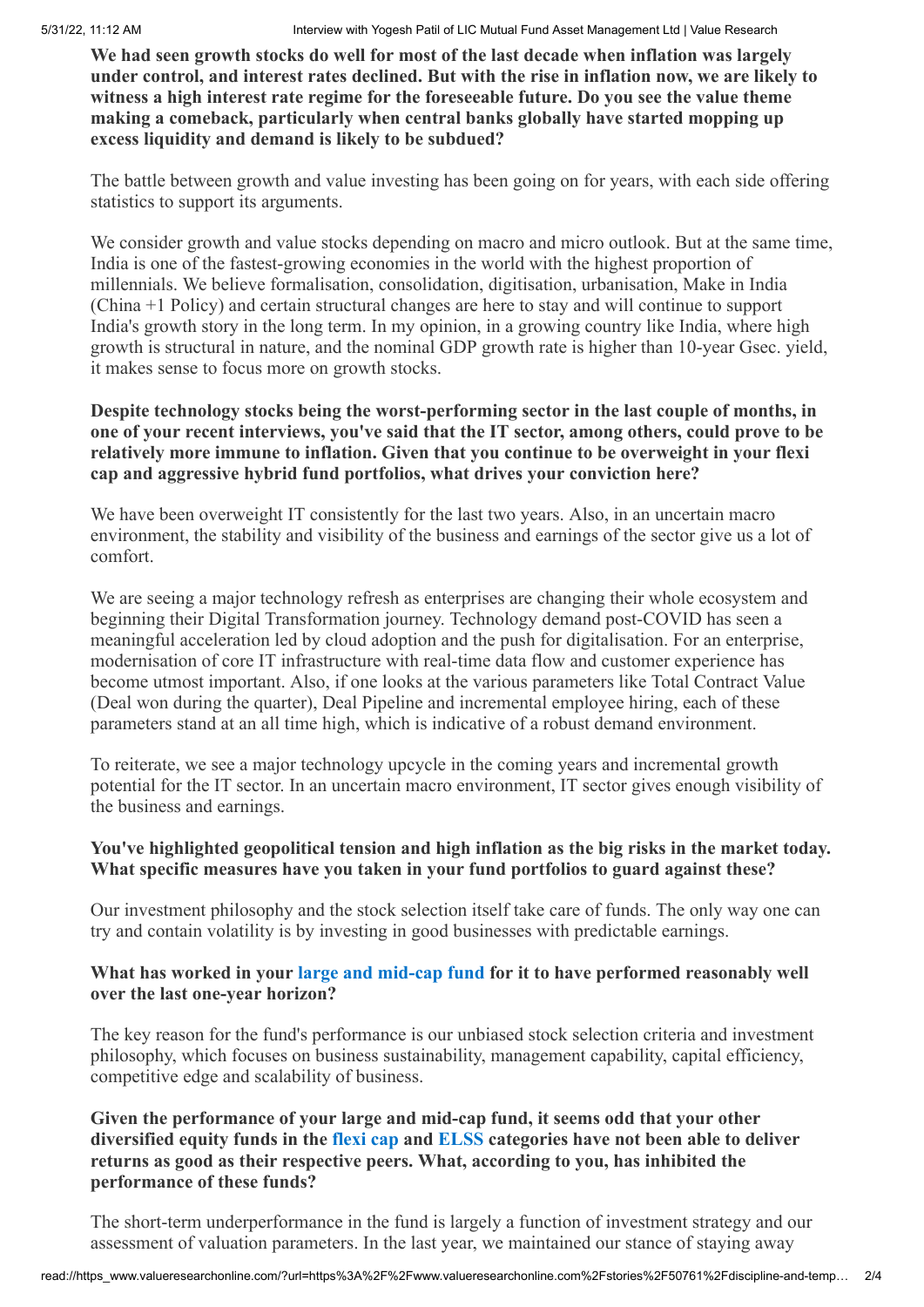#### 5/31/22, 11:12 AM Interview with Yogesh Patil of LIC Mutual Fund Asset Management Ltd | Value Research

from certain pockets of markets where there was a clear divergence between valuation and company fundamentals. We believe the current positioning of our fund captures a large part of the emerging themes such as digitisation, consolidation, Reforms and Domestic manufacturing and should help us deliver superior risk-adjusted returns in the long term.

#### **In one of your recent media interactions, you've said that the most newly listed companies prefer 'Operating Expenditure' over 'Capital Expenditure'. With growth likely to take a backseat for some time, given the current economic backdrop, how do you evaluate the prospects of such new-age companies?**

While our core philosophy of evaluating companies as long term remains intact, we need to take a different approach while valuing the new-age companies. We tend to focus more on the segment or opportunity size (i.e. Total addressable market, TAM) of the business and what sustainable market share the company can achieve in the medium term. The next step is to determine the capital efficiency to achieve the market size, unit economics once the company gets a decent market share and durability of such unit economics. These are a few of the key attributes we look for while evaluating the long term wealth generation potential of new-age companies.

#### **Which three major investment trends do you see emerge and dominate in the next decade?**

The Indian economy is at an inflection point that marks the start of a new virtuous growth cycle and is structural in nature. India is one of the fastest-growing economies in the world, with the highest proportion of millennials. We see Make in India (Export enhancement and Import substitution), Domestic Consumption (Trend in rising working-age population and increasing disposable income), Urbanisation and Digital as major themes for the next decade.

#### **You have been with the AMC for almost four years and have completed a year as Head of Equities with LIC Mutual Fund. What are the changes you have brought about in terms of investment framework and the portfolio composition of your funds? What are your goals for the next five years for the equity fund offerings at the AMC?**

A good equity team is what we need to take care of the investment process, so the stock selection part is automatically taken care of. We have added and modified certain changes in our systems and processes in the equity function to increase effectiveness. Fund managers and analysts have clear KRAs, criteria of the stock selection is a collective job of the equity team. As a house, we believe in transparency, a clear focus on process, performances and a motivated team that will help create investors' wealth in the long term.

As a brand, [LIC Mutual Fund](https://www.valueresearchonline.com/funds/selector/fund-house/21/lic-mutual-fund/?end-type=1&plan-type=direct&exclude=fmps%2Csuspended-plans&utm_source=footer&utm_medium=link&utm_campaign=amc-listing&utm_term=lic-mutual-fund) aspires to be a trusted partner in creating value for its clients and stakeholders. We believe that we can deliver long-term benefits to our clients by staying true to our core values. That is our strength. We shall continue to build on this essence & philosophy to inspire trust and create value for our esteemed customers.

#### **With an experience of more than a decade-and-a-half in the Indian equity markets, what have been your key learnings from evaluating businesses and managing portfolios? What is that one piece of advice you would give to your younger self as an investor?**

Investment framework helps as a guiding principle to find a suitable company that may help in generating returns over the long term. Every investment framework looks similar, but discipline and temperament make a big difference in the long-term returns. It's basically to figure out risk elements and capture growing companies. So, coming to the point, the investment framework will reduce mistakes or risks and figure out quality at the right price, but at the same time, it may also cap the upside in the short term.

Investors should have clarity about the investment objective in terms of time horizon and specific financial goals to be met. It should be complimented with their understanding of where they stand on risk-taking ability and appetite. This will give clarity about how an individual can plan optimal